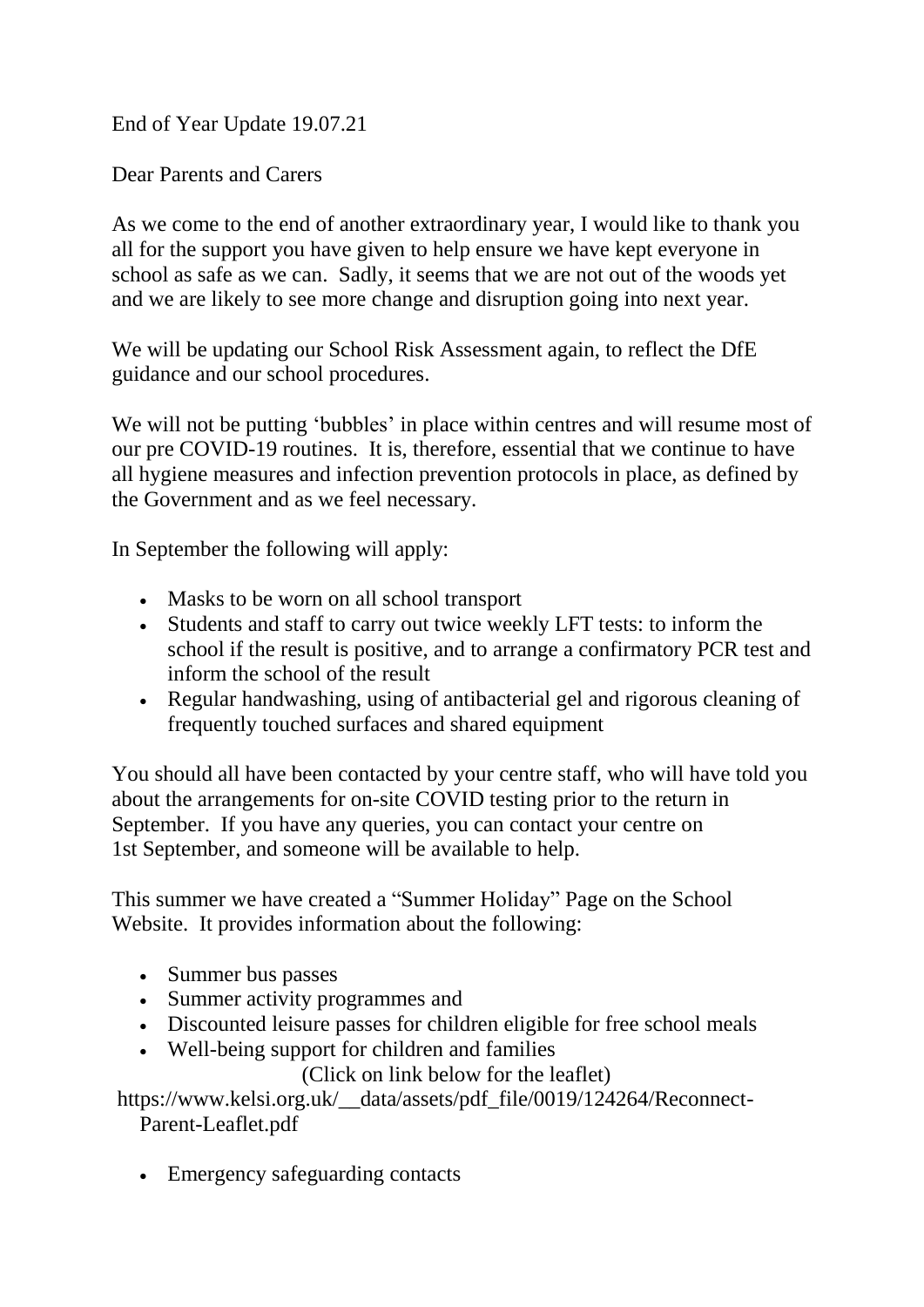• Summer GCSE results and appeals process

Arrangements for COVID-19 contact tracing will no longer be required by the school as NHS Test and Trace will take over this responsibility. Please check our website for a letter from the DfE explaining what you should do.

Unfortunately, due to increased costs from our provider, we are going to have to increase the price of school meals. From September 2021 meals will be £2.40 a day in line with other local schools. Parents of children who are in receipt of Free School Meals will not need to take any action.

As a school we have been re-writing our "Relationships and Sex Education Policy". We have placed a draft on our website for you to look at and comment on if you wish.

Please email [headteacher@goldwyn.kent.sch.ukw](mailto:headteacher@goldwyn.kent.sch.uk)ith any feedback or queries and we will respond next term.

As we end this year and move into the next academic year there are a few staff changes I would like to let you know about. We will be wishing Phil Martin a very happy (early) retirement after 33 years at Goldwyn, and saying goodbye to Jenny Thomas, Lathan Norton and Nadine Taljaard who are all moving on to pastures new. Lindsay Moody will be retiring from his role as Transport Manager after nearly 8 years with us. We wish them all the best in their new ventures.

We are looking forward to working with Chris Thomas, Harry Moore, David Jones, Matthew Harrison, Hannah Bell, Charlotte Keane and Lyn Rich who will all be joining us in September 2021.

Please note also, that Tony Lucey will become full-time Transport Manager from September. He can be contacted on 07557 357550 should you need to cancel the taxi for any reason. Your centre staff teams will be advising you on pick up times in September, if they have not done so by now.

Finally, I would like to say how proud I am of all the staff and students at Goldwyn. The year has been full of change and uncertainty, and everyone has had to adapt to new ways of working. Attendance has been high, and students have taken positive advantage of everything that has been offered.

Well done to staff and students for navigating a different GSCE qualification process this year; I am sure we will see positive outcomes for them in August.